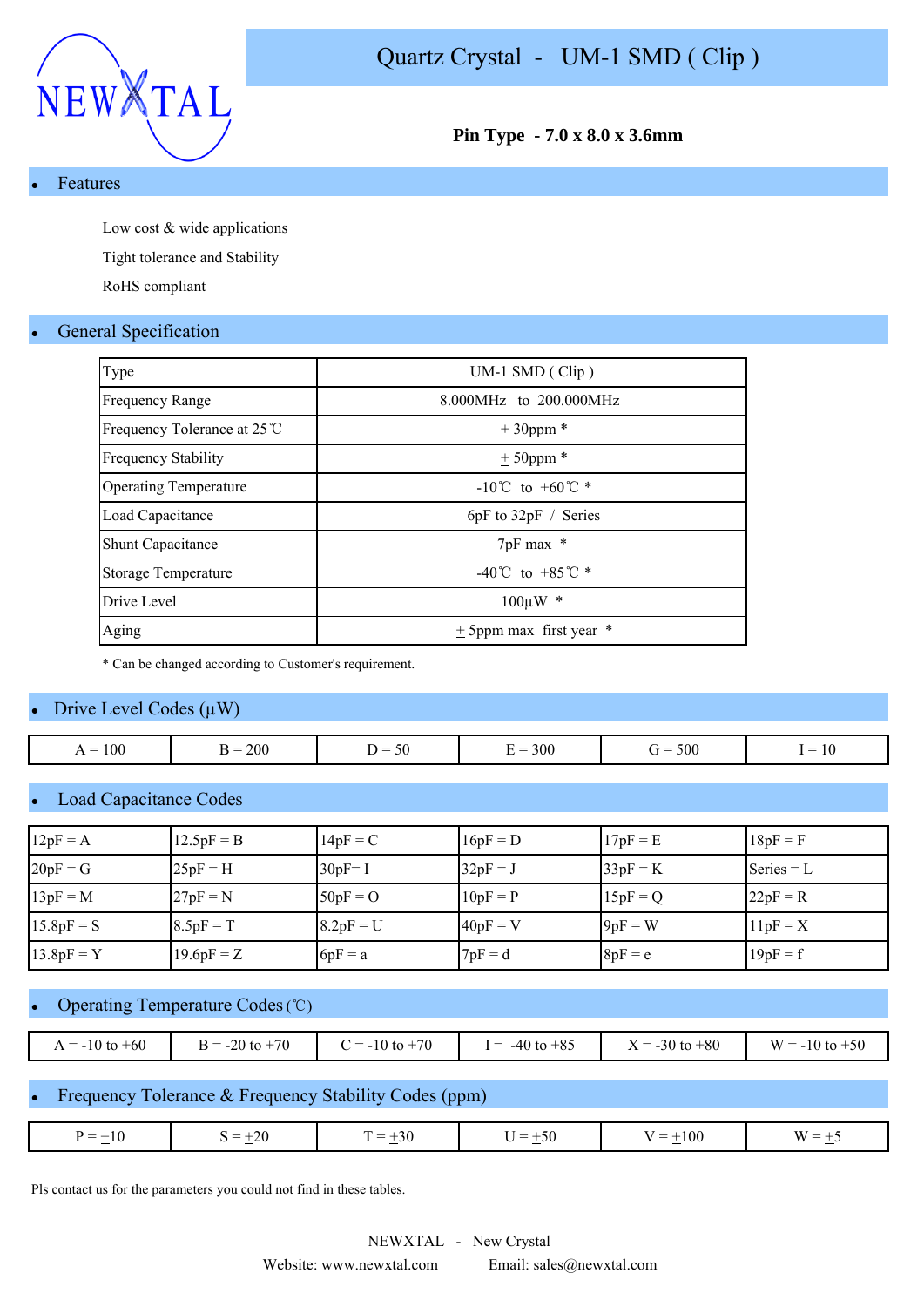# Quartz Crystal - UM-1 SMD ( Clip )

# Frequency Stability vs. Operating Temperature

|                                    | $\pm 10$ ppm | $\pm 20$ ppm | $\pm 30$ ppm | $\pm$ 50ppm |           |
|------------------------------------|--------------|--------------|--------------|-------------|-----------|
| $-10^{\circ}$ C - $+60^{\circ}$ C  | ⊙            | $(\bullet)$  |              |             | $(\cdot)$ |
| $-10^{\circ}$ C - +70 $^{\circ}$ C | ⊙            | (∙`          |              |             | $(\cdot)$ |
| $-20^{\circ}$ C - $+70^{\circ}$ C  | ⌒            | (∙`          |              |             | $(\cdot)$ |
| $-40^{\circ}$ C - $+85^{\circ}$ C  |              |              | $(\bullet)$  |             | $(\cdot)$ |

⊙ Available ● Standard

## ESR (Series Resistance Rs) vs Standard Frequency, Vibration Mode & Codes

| Frequency Range    | <b>ESR Max</b> | Code | Vibration Mode | Code |
|--------------------|----------------|------|----------------|------|
| (MHz)              | $(\Omega)$     |      |                |      |
| $8.000 - 9.999$    | 60             |      | AT Fund        | A    |
| $10.000 - 50.000$  | 50             |      | AT Fund        | A    |
| $38,000 - 100,00$  | 80             | 0    | 3rd OT         | a3   |
| 75.000 - 175.00    | 150            | a    | 5th OT         | a5   |
| $100.000 - 200.00$ | 100            | h    | 7th OT         | a.   |

#### **Marking**

#### **Frequency + M (MHz) + Date code ( Year Code + Month Code )**

#### **NEWXTAL (Company brand)**

Year Code:

| 2001 | 2002 | 2003 | 2004 | 2005 | 2006 | 2007 | 2008 | 2009 | 2010 | 2011 | 2012           |
|------|------|------|------|------|------|------|------|------|------|------|----------------|
|      |      |      |      |      |      |      |      |      | ιv   |      | $\overline{ }$ |

#### Month Code:

| Jan | <b>D</b><br>- 1<br>Feb | $\blacksquare$<br>March | $\cdot$ .<br>April | May | June | July<br>$\sim$ $\sim$ | Aug              | $\sim$<br>Sept | Oct<br>- - - | $ -$<br><b>Nov</b>                      | Dec |
|-----|------------------------|-------------------------|--------------------|-----|------|-----------------------|------------------|----------------|--------------|-----------------------------------------|-----|
|     |                        |                         | ້                  | -   |      |                       | $\mathbf{r}$<br> |                |              | $\mathbf{r}$<br>$\overline{\mathbf{r}}$ |     |

**For Example:**

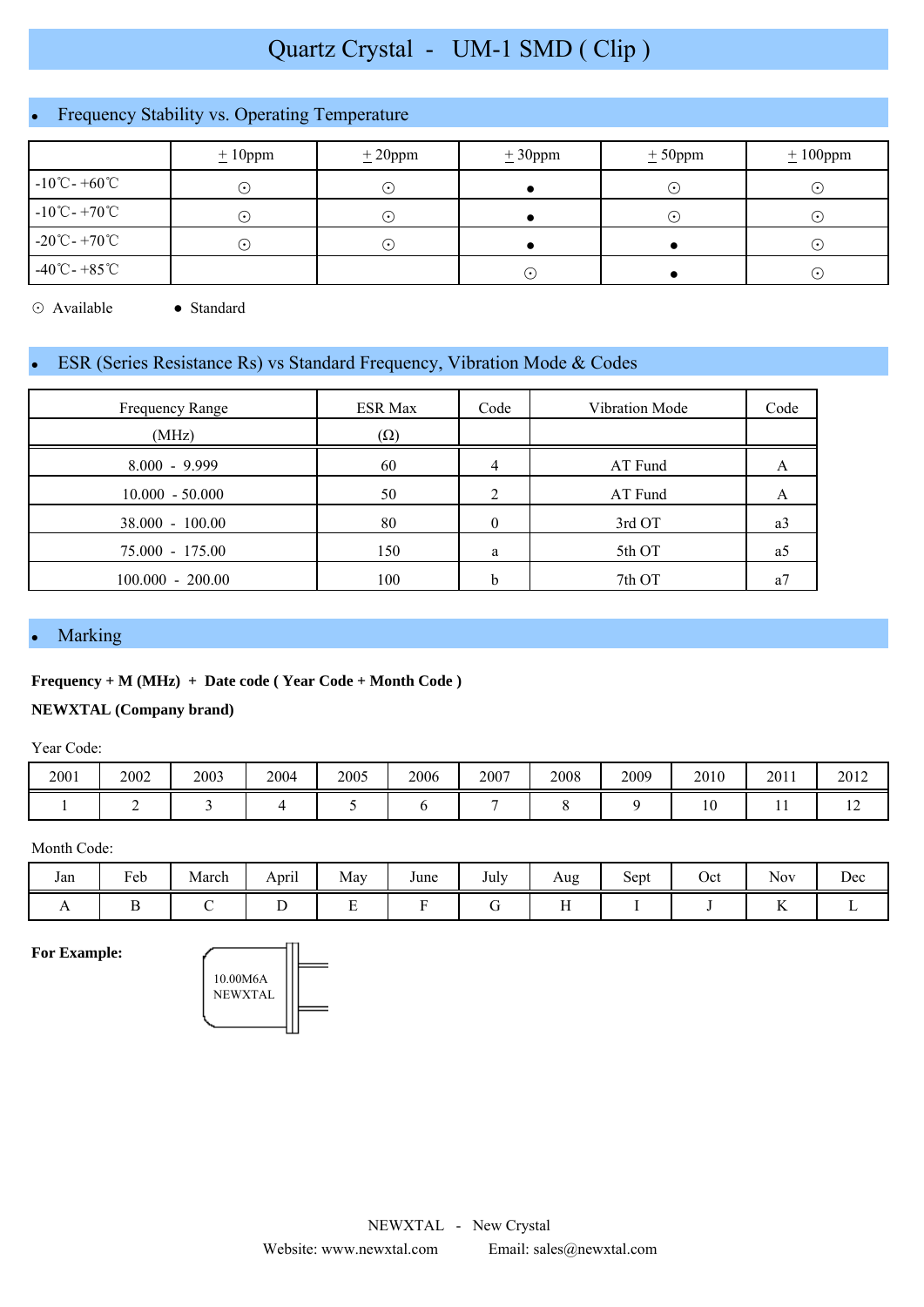# Quartz Crystal - UM-1 SMD ( Clip )

# Ordering Information

| Drive Level | Load<br>Capacitance | Operating<br>Temperature | Frequency<br>Tolerance | Frequency<br>Stability | <b>ESR</b> | Type           | Vibration<br>Mode | Frequency | Lead-free | Packing     |
|-------------|---------------------|--------------------------|------------------------|------------------------|------------|----------------|-------------------|-----------|-----------|-------------|
| $(\mu W)$   | (pF)                | (C)                      | (ppm)                  | (ppm)                  | $(\Omega)$ |                |                   | (MHz)     |           |             |
| See Tables  |                     |                          |                        |                        |            | $Q = UM-1$ SMD | See Table         | xx.xxxM   | LF        | TR          |
| 100         | 20                  | $-10$ to $+60$           | $\pm 30$               | $\pm 30$               | 60         |                | AT Fund           |           | Lead-free | Tape & reel |
| Α           | G                   | А                        | т                      | т                      | 4          | Q              | А                 |           | LF        | TR          |

**For Example: AGATT4QA-8.000MLF/TR**

### Dimensions



in mm